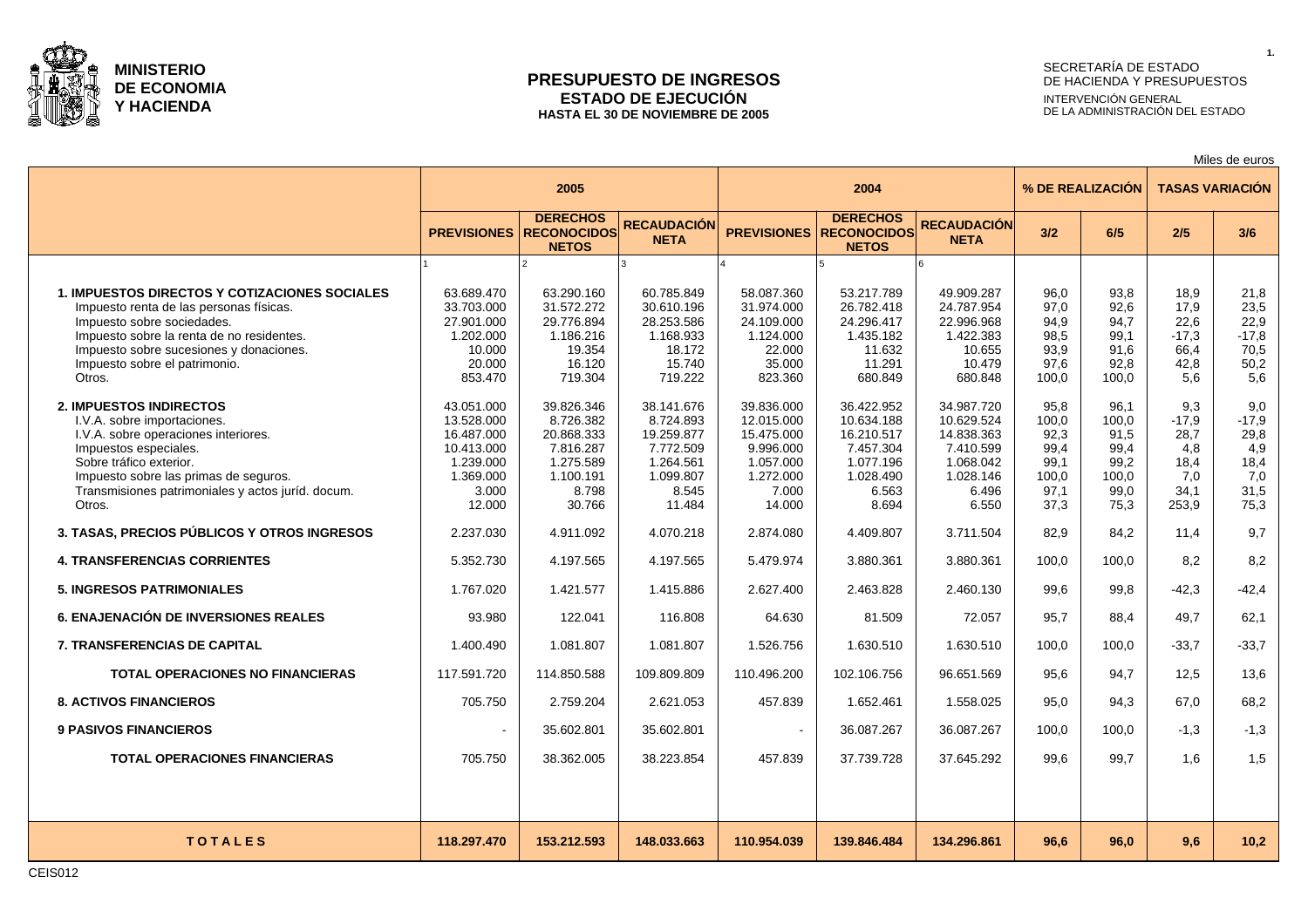

## **PRESUPUESTO DE GASTOS MODIFICACIONES DE CREDITO. SECCIONES HASTA EL 30 DE NOVIEMBRE DE 2005**

# SECRETARÍA DE ESTADO DE HACIENDA Y PRESUPUESTOS INTERVENCIÓN GENERAL DE LA ADMINISTRACIÓN DEL ESTADO

Miles de euros

|                                       | <b>CREDITOS</b><br><b>INICIALES</b> | <b>EXTRAORD.</b><br><b>Y SUPLEMENT.</b> | <b>AMPLIABLES</b> | <b>TRANSFEREN.</b> | <b>INCORPORADOS</b> | <b>GENERADOS</b><br><b>POR INGRESOS</b> | <b>ANULACIONES</b><br><b>Y OTROS</b> | <b>CREDITOS</b><br><b>TOTALES</b> |
|---------------------------------------|-------------------------------------|-----------------------------------------|-------------------|--------------------|---------------------|-----------------------------------------|--------------------------------------|-----------------------------------|
|                                       |                                     |                                         |                   |                    |                     |                                         |                                      |                                   |
| CASA DE SU MAJESTAD EL REY            | 7.776                               |                                         |                   |                    |                     |                                         |                                      | 7.776                             |
| <b>CORTES GENERALES</b>               | 179.972                             |                                         |                   |                    |                     |                                         |                                      | 179.972                           |
| <b>TRIBUNAL DE CUENTAS</b>            | 48.242                              |                                         |                   |                    |                     | 396                                     |                                      | 48.639                            |
| <b>TRIBUNAL CONSTITUCIONAL</b>        | 19.119                              |                                         |                   |                    |                     |                                         |                                      | 19.119                            |
| <b>CONSEJO DE ESTADO</b>              | 10.138                              |                                         |                   | 86                 |                     |                                         |                                      | 10.223                            |
| DEUDA PÚBLICA                         | 49.333.301                          |                                         | 4.668.153         |                    |                     |                                         |                                      | 54.001.454                        |
| <b>CLASES PASIVAS</b>                 | 7.848.495                           |                                         | 177.110           |                    |                     |                                         |                                      | 8.025.605                         |
| CONSEJO GENERAL DEL PODER JUDICIAL    | 62.346                              |                                         |                   | 157                |                     | 1.406                                   |                                      | 63.908                            |
| ASUNTOS EXTERIORES Y DE COOPERACIÓN   | 1.109.517                           |                                         |                   | 81.871             |                     | 301                                     |                                      | 1.191.689                         |
| <b>JUSTICIA</b>                       | 1.147.997                           | 1.670                                   | 12.793            | 12.333             |                     | 28.515                                  |                                      | 1.203.310                         |
| <b>DEFENSA</b>                        | 6.990.782                           | 17.610                                  | 403.541           | 15.749             | 40.225              | 414.273                                 |                                      | 7.882.177                         |
| <b>ECONOMIA Y HACIENDA</b>            | 3.235.647                           | 16.639                                  | 304.481           | 6.154              |                     | 96.071                                  | $-466$                               | 3.658.542                         |
| <b>INTERIOR</b>                       | 6.007.567                           | 30.093                                  | 26.419            | 25.215             |                     | 23.298                                  |                                      | 6.112.599                         |
| <b>FOMENTO</b>                        | 9.074.655                           |                                         | 356               | 7.049              |                     | 36.356                                  | $-356$                               | 9.118.065                         |
| <b>EDUCACION Y CIENCIA</b>            | 3.698.424                           |                                         |                   | 22.166             | 4.386               | 128.407                                 |                                      | 3.853.383                         |
| TRABAJO Y ASUNTOS SOCIALES            | 5.794.364                           | 2.322                                   | 269               | 3.519              |                     | 30.984                                  | $-270$                               | 5.831.188                         |
| INDUSTRIA, TURISMO Y COMERCIO         | 5.106.119                           | 15.890                                  | 440               | 9.229              |                     | 9.445                                   | $-440$                               | 5.140.676                         |
| AGRICULTURA, PESCA Y ALIMENTACIÓN     | 1.498.725                           | 24.049                                  |                   | 14.036             |                     | 86.229                                  |                                      | 1.623.043                         |
| ADMINISTRACIONES PÚBLICAS             | 517.988                             | 37.928                                  |                   | 3.998              |                     | 24.284                                  |                                      | 584.201                           |
| <b>MEDIO AMBIENTE</b>                 | 2.135.033                           | 1.018                                   |                   | $-11.230$          |                     | 7.786                                   |                                      | 2.132.609                         |
| <b>CULTURA</b>                        | 611.229                             |                                         | 3.520             | 4.439              |                     | 4.541                                   |                                      | 623.731                           |
| <b>PRESIDENCIA</b>                    | 233.293                             |                                         | 1.018             | 22.329             |                     | 163                                     |                                      | 256.804                           |
| SANIDAD Y CONSUMO                     | 680.930                             |                                         | 349               | 8.351              | 12.057              | 7.130                                   |                                      | 708.824                           |
| <b>VIVIENDA</b>                       | 887.684                             | 26.240                                  | 793               | -1                 |                     | 28                                      |                                      | 914.745                           |
| <b>GASTOS DE DIVERSOS MINISTERIOS</b> | 2.436.788                           |                                         | 32.035            | $-249.886$         |                     |                                         |                                      | 2.218.937                         |
| <b>ENTES TERRITORIALES</b>            | 40.020.254                          |                                         | 30.158            | 25.413             | 4.008               |                                         |                                      | 40.079.833                        |
| FONDO DE COMPENSACIÓN INTERTERRIT.    | 1.061.815                           |                                         |                   |                    | 320.670             |                                         |                                      | 1.382.485                         |
| RELACIONES FINANCIERAS CON LA U. E.   | 10.130.210                          |                                         | 258.193           |                    |                     |                                         |                                      | 10.388.403                        |
| FONDO DE CONTINGENCIA                 | 2.490.520                           |                                         |                   |                    |                     |                                         | $-1.498.610$                         | 991.910                           |
| <b>TOTALES</b>                        | 162.378.930                         | 173.459                                 | 5.919.628         | 978                | 381.346             | 899.613                                 | $-1.500.142$                         | 168.253.850                       |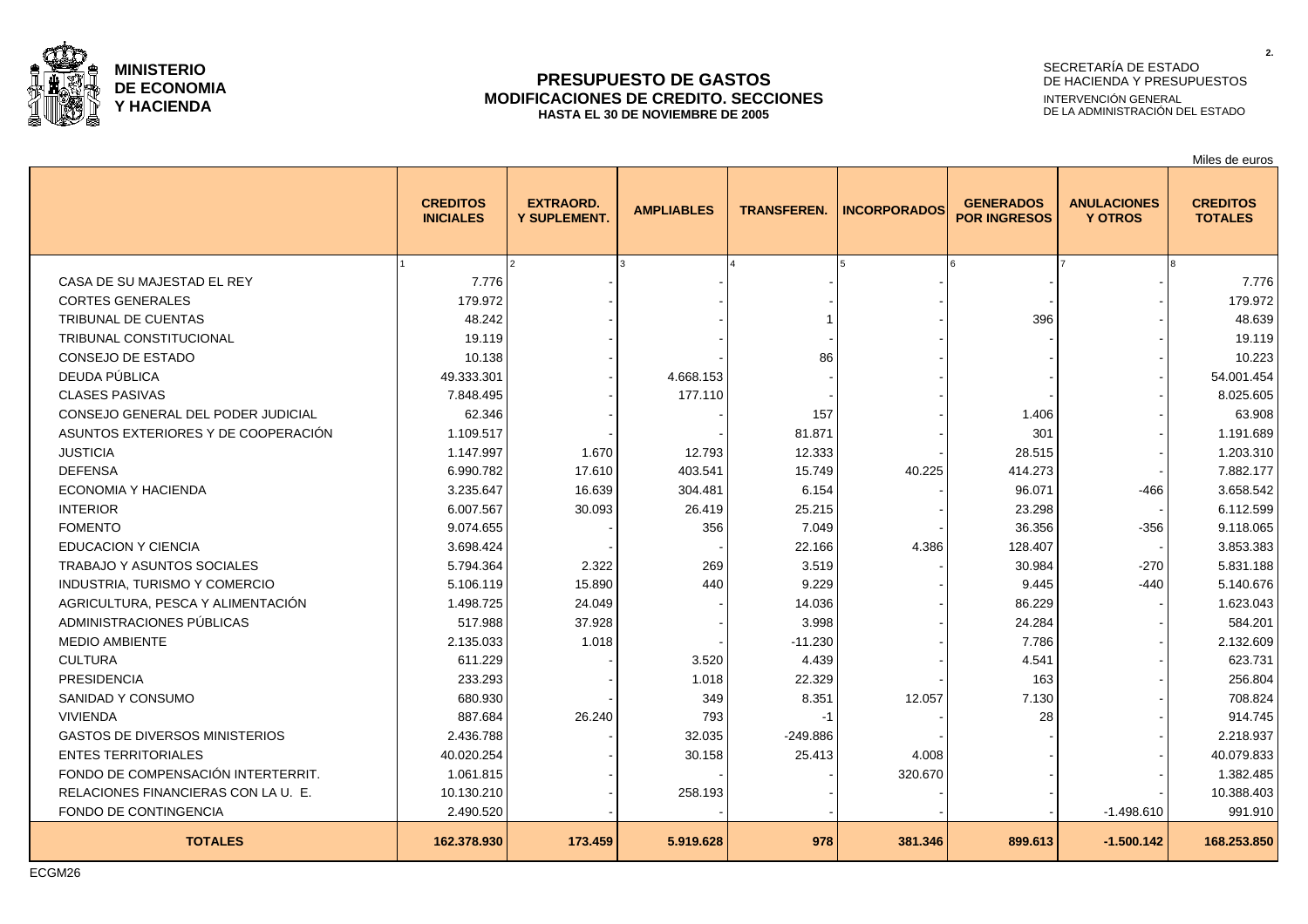

## **PRESUPUESTO DE GASTOS MODIFICACIONES DE CREDITO. CAPITULOS HASTA EL 30 DE NOVIEMBRE DE 2005**

# SECRETARÍA DE ESTADO DE HACIENDA Y PRESUPUESTOS INTERVENCIÓN GENERAL DE LA ADMINISTRACIÓN DEL ESTADO

Miles de euros

|                                            | <b>CREDITOS</b><br><b>INICIALES</b> | <b>EXTRAORD.</b><br><b>Y SUPLEMENT.</b> | <b>AMPLIABLES</b>     | <b>TRANSFEREN.</b> | <b>INCORPORADOS</b> | <b>GENERADOS</b><br><b>POR INGRESOS</b> | <b>ANULACIONES</b><br><b>Y OTROS</b> | <b>CREDITOS</b><br><b>TOTALES</b> |
|--------------------------------------------|-------------------------------------|-----------------------------------------|-----------------------|--------------------|---------------------|-----------------------------------------|--------------------------------------|-----------------------------------|
|                                            |                                     | $\overline{2}$                          | 3                     |                    | 5                   |                                         |                                      |                                   |
| 1. GASTOS DE PERSONAL                      | 20.446.653                          |                                         | 222.764               | $-40.821$          |                     | 74.881                                  | $-1.532$                             | 20.701.985                        |
| 2. GASTOS CORRIENTES EN BIENES Y SERVICIOS | 2.904.793                           | 2.688                                   | 421.319               | 64.380             | 16.443              | 162.555                                 |                                      | 3.572.181                         |
| 3. GASTOS FINANCIEROS                      | 19.292.768                          | 682                                     | 302.621               | 2.158              |                     |                                         |                                      | 19.598.228                        |
| 4. TRANSFERENCIAS CORRIENTES               | 63.564.975                          | 65.275                                  | 301.247               | $-58.989$          |                     | 140.457                                 |                                      | 64.012.964                        |
| <b>TOTAL OPERACIONES CORRIENTES</b>        | 106.209.189                         | 68.645                                  | 1.247.951             | $-33.272$          | 16.443              | 377.893                                 | $-1.532$                             | 107.885.358                       |
| 5. FONDO DE CONTINGENCIA                   | 2.490.520                           |                                         |                       |                    |                     |                                         | $-1.498.610$                         | 991.910                           |
| <b>TOTAL FONDO DE CONTINGENCIA</b>         | 2.490.520                           |                                         |                       |                    |                     |                                         | $-1.498.610$                         | 991.910                           |
| <b>6. INVERSIONES REALES</b>               | 8.841.103                           | 53.433                                  | 3.520                 | $-104.878$         | 40.225              | 346.982                                 |                                      | 9.180.383                         |
| 7. TRANSFERENCIAS DE CAPITAL               | 6.986.069                           | 51.381                                  | $\boldsymbol{\Delta}$ | 89.076             | 324.678             | 169.436                                 |                                      | 7.620.646                         |
| <b>TOTAL OPERACIONES DE CAPITAL</b>        | 15.827.172                          | 104.814                                 | 3.524                 | $-15.802$          | 364.903             | 516.418                                 |                                      | 16.801.029                        |
| <b>TOTAL OPERACIONES NO FINANCIERAS</b>    | 124.526.881                         | 173.459                                 | 1.251.475             | $-49.074$          | 381.346             | 894.311                                 | $-1.500.142$                         | 125.678.297                       |
| 8. ACTIVOS FINANCIEROS                     | 7.781.656                           |                                         |                       | 50.052             |                     | 5.302                                   |                                      | 7.837.007                         |
| 9. PASIVOS FINANCIEROS                     | 30.070.393                          |                                         | 4.668.153             |                    |                     |                                         |                                      | 34.738.546                        |
| <b>TOTAL OPERACIONES FINANCIERAS</b>       | 37.852.049                          |                                         | 4.668.153             | 50.052             |                     | 5.302                                   |                                      | 42.575.553                        |
|                                            |                                     |                                         |                       |                    |                     |                                         |                                      |                                   |
| <b>TOTALES</b>                             | 162.378.930                         | 173.459                                 | 5.919.628             | 978                | 381.346             | 899.613                                 | $-1.500.142$                         | 168.253.850                       |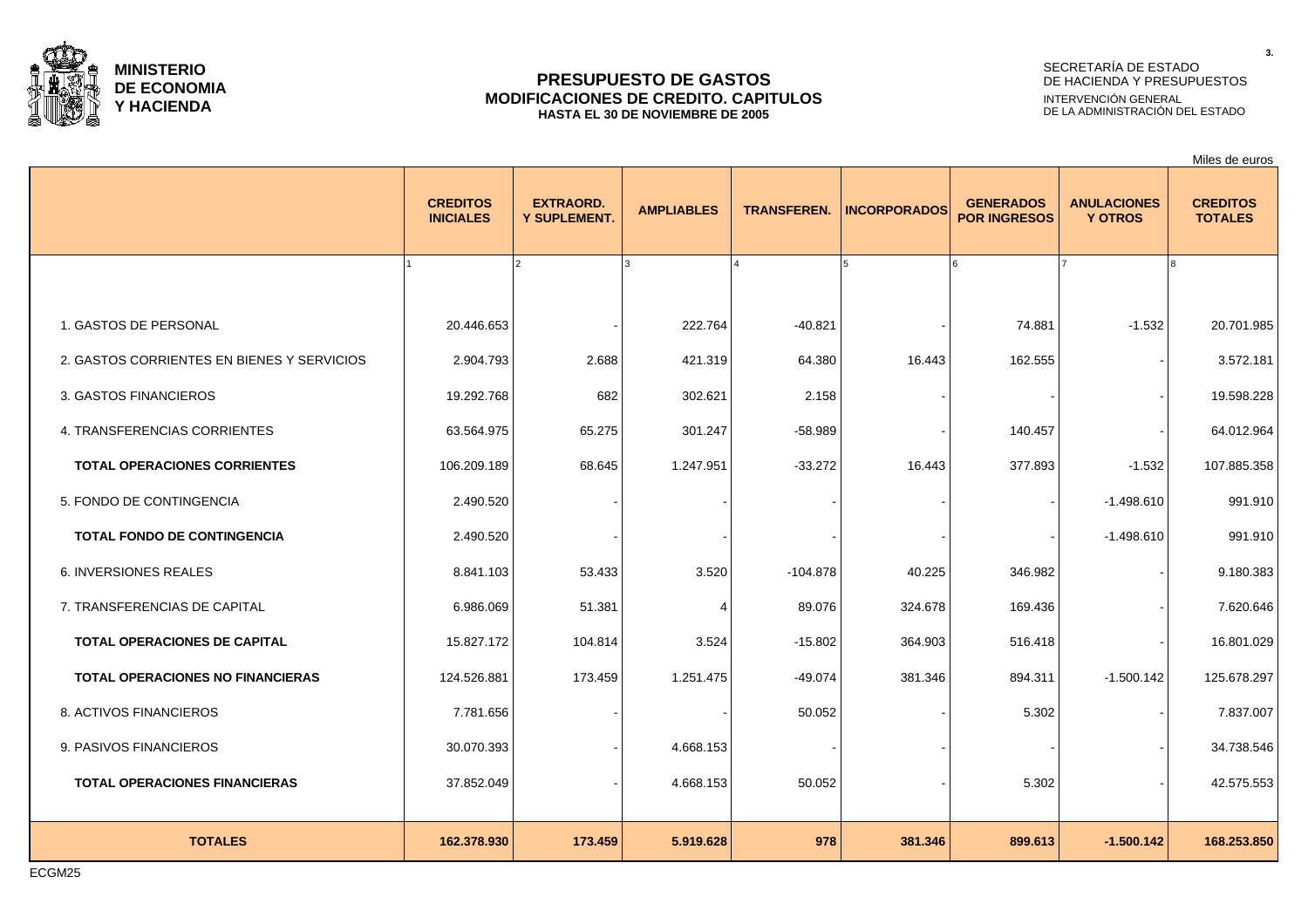

#### **PRESUPUESTO DE GASTOS ESTADO DE EJECUCIÓN. SECCIONES HASTA EL 30 DE NOVIEMBRE DE 2005**

# SECRETARÍA DE ESTADO DE HACIENDA Y PRESUPUESTOS INTERVENCIÓN GENERAL DE LA ADMINISTRACIÓN DEL ESTADO

|                                       |             |                         |                                            |             |                              |                                            |             |                                 |                                            |                              | Miles de euros |  |
|---------------------------------------|-------------|-------------------------|--------------------------------------------|-------------|------------------------------|--------------------------------------------|-------------|---------------------------------|--------------------------------------------|------------------------------|----------------|--|
|                                       |             | <b>CREDITOS TOTALES</b> |                                            |             | <b>COMPROMISOS DE GASTOS</b> |                                            |             | <b>OBLIGACIONES RECONOCIDAS</b> |                                            | $%$ DE<br><b>REALIZACION</b> |                |  |
|                                       | 2005        | 2004                    | <b>TASAS DE</b><br><b>VARIACION</b><br>1/2 | 2005        | 2004                         | <b>TASAS DE</b><br><b>VARIACION</b><br>3/4 | 2005        | 2004                            | <b>TASAS DE</b><br><b>VARIACION</b><br>5/6 | 3/1                          | 5/1            |  |
|                                       |             | $\mathfrak{p}$          |                                            |             |                              |                                            | l5.         |                                 |                                            |                              |                |  |
| CASA DE SU MAJESTAD EL REY            | 7.776       | 7.534                   | 3,2                                        | 7.776       | 7.534                        | 3,2                                        | 7.776       | 7.534                           | 3,2                                        | 100.0                        | 100,0          |  |
| <b>CORTES GENERALES</b>               | 179.972     | 153.960                 | 16,9                                       | 179.972     | 153.960                      | 16,9                                       | 179.972     | 153.960                         | 16,9                                       | 100,0                        | 100,0          |  |
| TRIBUNAL DE CUENTAS                   | 48.639      | 46.291                  | 5,1                                        | 38.762      | 36.034                       | 7,6                                        | 38.201      | 35.543                          | 7,5                                        | 79,7                         | 78,5           |  |
| TRIBUNAL CONSTITUCIONAL               | 19.119      | 16.650                  | 14,8                                       | 15.803      | 12.888                       | 22,6                                       | 14.373      | 12.624                          | 13,9                                       | 82.7                         | 75,2           |  |
| <b>CONSEJO DE ESTADO</b>              | 10.223      | 9.597                   | 6,5                                        | 7.604       | 7.245                        | 5,0                                        | 7.310       | 7.034                           | 3,9                                        | 74.4                         | 71,5           |  |
| DEUDA PÚBLICA                         | 54.001.454  | 53.311.653              | 1,3                                        | 52.492.867  | 51.352.202                   | 2,2                                        | 50.660.918  | 46.713.693                      | 8,4                                        | 97,2                         | 93,8           |  |
| <b>CLASES PASIVAS</b>                 | 8.025.605   | 7.519.063               | 6.7                                        | 8.025.605   | 7.519.063                    | 6,7                                        | 6.837.027   | 6.510.798                       | 5,0                                        | 100.0                        | 85,2           |  |
| CONSEJO GENERAL DEL PODER JUDICIAL    | 63.908      | 59.419                  | 7,6                                        | 44.327      | 41.560                       | 6,7                                        | 37.853      | 36.251                          | 4,4                                        | 69,4                         | 59,2           |  |
| ASUNTOS EXTERIORES Y DE COOPERACIÓN   | 1.191.689   | 1.045.142               | 14,0                                       | 964.385     | 840.994                      | 14,7                                       | 936.342     | 818.083                         | 14,5                                       | 80,9                         | 78,6           |  |
| <b>JUSTICIA</b>                       | 1.203.310   | 1.117.710               | 7,7                                        | 1.123.334   | 1.019.622                    | 10,2                                       | 1.031.107   | 953.250                         | 8,2                                        | 93.4                         | 85,7           |  |
| <b>DEFENSA</b>                        | 7.882.177   | 7.606.288               | 3,6                                        | 6.578.403   | 6.456.709                    | 1,9                                        | 5.686.792   | 5.592.331                       | 1,7                                        | 83,5                         | 72,1           |  |
| ECONOMIA Y HACIENDA                   | 3.658.542   | 3.643.175               | 0,4                                        | 3.312.121   | 2.852.826                    | 16,1                                       | 2.987.907   | 2.689.602                       | 11,1                                       | 90,5                         | 81,7           |  |
| <b>INTERIOR</b>                       | 6.112.599   | 5.953.500               | 2,7                                        | 5.232.517   | 5.023.582                    | 4,2                                        | 4.952.102   | 4.801.491                       | 3,1                                        | 85.6                         | 81,0           |  |
| <b>FOMENTO</b>                        | 9.118.065   | 8.145.833               | 11,9                                       | 7.750.962   | 6.361.061                    | 21,9                                       | 6.879.730   | 5.638.578                       | 22,0                                       | 85,0                         | 75,5           |  |
| <b>EDUCACION Y CIENCIA</b>            | 3.853.383   | 3.074.984               | 25,3                                       | 2.496.727   | 2.457.813                    | 1,6                                        | 2.344.143   | 2.172.259                       | 7,9                                        | 64,8                         | 60,8           |  |
| <b>TRABAJO Y ASUNTOS SOCIALES</b>     | 5.831.188   | 5.341.913               | 9,2                                        | 5.485.290   | 5.060.117                    | 8,4                                        | 5.303.537   | 4.721.888                       | 12,3                                       | 94.1                         | 91,0           |  |
| INDUSTRIA, TURISMO Y COMERCIO         | 5.140.676   | 4.907.525               | 4,8                                        | 3.851.486   | 3.669.000                    | 5,0                                        | 3.052.555   | 2.912.467                       | 4,8                                        | 74,9                         | 59,4           |  |
| AGRICULTURA, PESCA Y ALIMENTACIÓN     | 1.623.043   | 1.461.415               | 11,1                                       | 1.254.267   | 1.162.466                    | 7,9                                        | 1.005.578   | 944.340                         | 6,5                                        | 77,3                         | 62,0           |  |
| ADMINISTRACIONES PÚBLICAS             | 584.201     | 540.360                 | 8.1                                        | 499.622     | 467.477                      | 6.9                                        | 413.456     | 391.746                         | 5,5                                        | 85,5                         | 70,8           |  |
| <b>MEDIO AMBIENTE</b>                 | 2.132.609   | 2.141.406               | $-0,4$                                     | 1.575.456   | 1.701.353                    | $-7,4$                                     | 1.156.155   | 1.186.029                       | $-2,5$                                     | 73,9                         | 54,2           |  |
| <b>CULTURA</b>                        | 623.731     | 585.483                 | 6,5                                        | 570.666     | 551.520                      | 3,5                                        | 505.104     | 488.288                         | 3,4                                        | 91,5                         | 81,0           |  |
| <b>PRESIDENCIA</b>                    | 256.804     | 222.555                 | 15,4                                       | 233.135     | 204.880                      | 13,8                                       | 213.809     | 193.244                         | 10.6                                       | 90.8                         | 83,3           |  |
| SANIDAD Y CONSUMO                     | 708.824     | 690.706                 | 2,6                                        | 615.222     | 567.882                      | 8,3                                        | 549.064     | 487.466                         | 12,6                                       | 86.8                         | 77,5           |  |
| <b>VIVIENDA</b>                       | 914.745     | 703.605                 | 30,0                                       | 684.319     | 477.857                      | 43,2                                       | 648.818     | 435.314                         | 49,0                                       | 74.8                         | 70,9           |  |
| <b>GASTOS DE DIVERSOS MINISTERIOS</b> | 2.218.937   | 2.007.509               | 10,5                                       | 1.716.731   | 1.676.930                    | 2,4                                        | 1.672.545   | 1.541.563                       | 8,5                                        | 77.4                         | 75,4           |  |
| <b>ENTES TERRITORIALES</b>            | 40.079.833  | 39.659.881              | 1,1                                        | 39.513.920  | 39.163.282                   | 0,9                                        | 36.300.892  | 36.163.797                      | 0,4                                        | 98.6                         | 90,6           |  |
| FONDO DE COMPENSACIÓN INTERTERRIT.    | 1.382.485   | 1.356.192               | 1,9                                        | 1.010.288   | 895.566                      | 12,8                                       | 1.010.288   | 895.566                         | 12,8                                       | 73,1                         | 73,1           |  |
| RELACIONES FINANCIERAS CON LA U. E.   | 10.388.403  | 9.275.141               | 12,0                                       | 7.620.656   | 7.546.147                    | 1,0                                        | 7.620.656   | 7.546.147                       | 1,0                                        | 73,4                         | 73,4           |  |
| FONDO DE CONTINGENCIA                 | 991.910     | 761.193                 | 30,3                                       |             |                              |                                            |             |                                 |                                            |                              |                |  |
| <b>TOTALES</b>                        | 168.253.850 | 161.365.683             | 4,3                                        | 152.902.223 | 147.287.570                  | 3,8                                        | 142.054.010 | 134.050.886                     | 6,0                                        | 90.9                         | 84,4           |  |

ECGM03

**4.**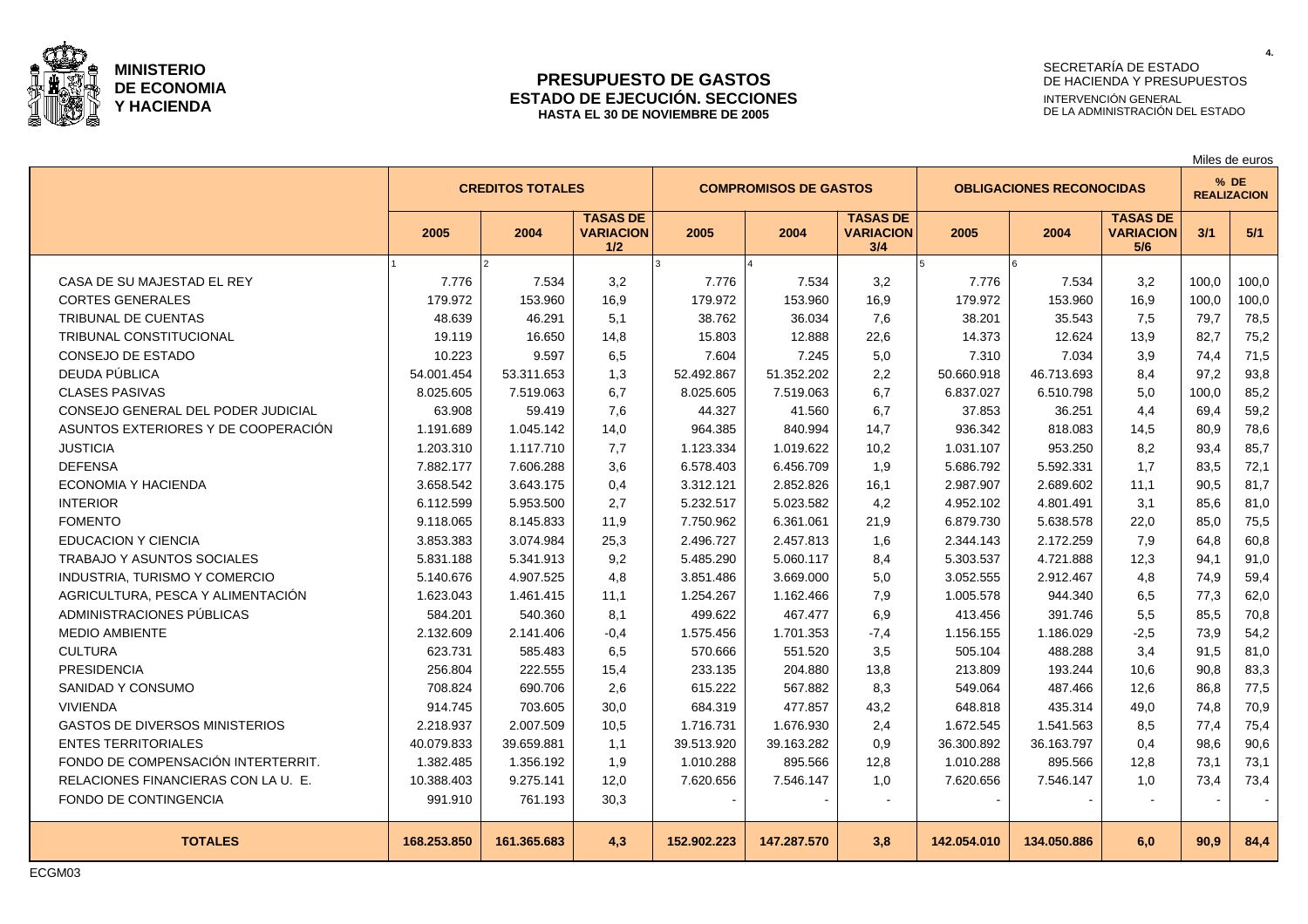

#### **PRESUPUESTO DE GASTOS ESTADO DE EJECUCION. SECCIONES HASTA EL 30 DE NOVIEMBRE DE 2005**

# SECRETARÍA DE ESTADO DE HACIENDA Y PRESUPUESTOS

**5.**

INTERVENCIÓN GENERAL DE LA ADMINISTRACIÓN DEL ESTADO

|                                       |            |                              |                                            |             |                         |                                             |           |                                        |                                              |                    | Miles de euros |
|---------------------------------------|------------|------------------------------|--------------------------------------------|-------------|-------------------------|---------------------------------------------|-----------|----------------------------------------|----------------------------------------------|--------------------|----------------|
|                                       |            | <b>REMANENTES DE CREDITO</b> |                                            |             | <b>PAGOS REALIZADOS</b> |                                             |           | <b>OBLIGACIONES PENDIENTES DE PAGO</b> |                                              | <b>REALIZACIÓN</b> | $%$ DE         |
|                                       | 2005       | 2004                         | <b>TASAS DE</b><br><b>VARIACIÓN</b><br>7/8 | 2005        | 2004                    | <b>TASAS DE</b><br><b>VARIACION</b><br>9/10 | 2005      | 2004                                   | <b>TASAS DE</b><br><b>VARIACION</b><br>11/12 | 9/1                | 9/5            |
|                                       |            |                              |                                            |             | 10                      |                                             | 11        | 12 <sup>°</sup>                        |                                              |                    |                |
| CASA DE SU MAJESTAD EL REY            |            |                              |                                            | 7.776       | 7.534                   | 3,2                                         |           |                                        |                                              | 100.0              | 100,0          |
| <b>CORTES GENERALES</b>               |            |                              |                                            | 179.972     | 153.782                 | 17,0                                        |           | 178                                    |                                              | 100.0              | 100,0          |
| <b>TRIBUNAL DE CUENTAS</b>            | 10.438     | 10.748                       | $-2,9$                                     | 38.199      | 35.379                  | 8,0                                         | 2         | 164                                    | $-98,8$                                      | 78,5               | 100,0          |
| TRIBUNAL CONSTITUCIONAL               | 4.746      | 4.026                        | 17,9                                       | 14.329      | 12.605                  | 13,7                                        | 44        | 19                                     | 131,6                                        | 74,9               | 99,7           |
| CONSEJO DE ESTADO                     | 2.913      | 2.563                        | 13,7                                       | 7.277       | 6.986                   | 4,2                                         | 33        | 48                                     | $-31,3$                                      | 71,2               | 99,5           |
| DEUDA PÚBLICA                         | 3.340.536  | 6.597.960                    | $-49,4$                                    | 50.377.064  | 46.705.892              | 7,9                                         | 283.854   | 7.801                                  |                                              | 93,3               | 99,4           |
| <b>CLASES PASIVAS</b>                 | 1.188.578  | 1.008.265                    | 17,9                                       | 6.836.815   | 6.422.258               | 6,5                                         | 212       | 88.540                                 | $-99,8$                                      | 85,2               | 100,0          |
| CONSEJO GENERAL DEL PODER JUDICIAL    | 26.055     | 23.168                       | 12,5                                       | 37.294      | 36.028                  | 3,5                                         | 559       | 223                                    | 150,7                                        | 58,4               | 98,5           |
| ASUNTOS EXTERIORES Y DE COOPERACIÓN   | 255.347    | 227.059                      | 12,5                                       | 931.268     | 809.833                 | 15,0                                        | 5.074     | 8.250                                  | $-38.5$                                      | 78,1               | 99,5           |
| <b>JUSTICIA</b>                       | 172.203    | 164.460                      | 4,7                                        | 1.025.590   | 875.957                 | 17,1                                        | 5.517     | 77.293                                 | $-92,9$                                      | 85,2               | 99,5           |
| <b>DEFENSA</b>                        | 2.195.385  | 2.013.957                    | 9,0                                        | 5.620.305   | 5.528.344               | 1,7                                         | 66.487    | 63.987                                 | 3,9                                          | 71,3               | 98,8           |
| ECONOMIA Y HACIENDA                   | 670.635    | 953.573                      | $-29,7$                                    | 2.977.182   | 2.679.015               | 11,1                                        | 10.725    | 10.587                                 | 1,3                                          | 81,4               | 99,6           |
| <b>INTERIOR</b>                       | 1.160.497  | 1.152.009                    | 0,7                                        | 4.923.975   | 4.752.973               | 3,6                                         | 28.127    | 48.518                                 | $-42,0$                                      | 80,6               | 99,4           |
| <b>FOMENTO</b>                        | 2.238.335  | 2.507.255                    | $-10,7$                                    | 6.614.151   | 5.577.467               | 18,6                                        | 265.579   | 61.111                                 |                                              | 72,5               | 96,1           |
| EDUCACION Y CIENCIA                   | 1.509.240  | 902.725                      | 67,2                                       | 2.282.753   | 2.122.332               | 7,6                                         | 61.390    | 49.927                                 | 23,0                                         | 59,2               | 97,4           |
| <b>TRABAJO Y ASUNTOS SOCIALES</b>     | 527.651    | 620.025                      | $-14,9$                                    | 4.662.279   | 4.605.980               | 1,2                                         | 641.258   | 115.908                                |                                              | 80,0               | 87,9           |
| INDUSTRIA, TURISMO Y COMERCIO         | 2.088.121  | 1.995.058                    | 4,7                                        | 3.007.853   | 2.768.744               | 8,6                                         | 44.702    | 143.723                                | $-68,9$                                      | 58,5               | 98,5           |
| AGRICULTURA. PESCA Y ALIMENTACIÓN     | 617.465    | 517.075                      | 19,4                                       | 999.700     | 874.063                 | 14,4                                        | 5.878     | 70.277                                 | $-91,6$                                      | 61,6               | 99,4           |
| ADMINISTRACIONES PÚBLICAS             | 170.745    | 148.614                      | 14,9                                       | 405.009     | 374.575                 | 8,1                                         | 8.447     | 17.171                                 | $-50,8$                                      | 69,3               | 98,0           |
| <b>MEDIO AMBIENTE</b>                 | 976.454    | 955.377                      | 2,2                                        | 1.099.853   | 1.023.650               | 7,4                                         | 56.302    | 162.379                                | $-65,3$                                      | 51.6               | 95,1           |
| <b>CULTURA</b>                        | 118.627    | 97.195                       | 22,1                                       | 501.459     | 486.076                 | 3,2                                         | 3.645     | 2.212                                  | 64,8                                         | 80,4               | 99,3           |
| <b>PRESIDENCIA</b>                    | 42.995     | 29.311                       | 46,7                                       | 205.383     | 192.264                 | 6,8                                         | 8.426     | 980                                    |                                              | 80,0               | 96,1           |
| SANIDAD Y CONSUMO                     | 159.760    | 203.240                      | $-21,4$                                    | 524.835     | 475.488                 | 10,4                                        | 24.229    | 11.978                                 | 102,3                                        | 74,0               | 95,6           |
| <b>VIVIENDA</b>                       | 265.927    | 268.291                      | $-0,9$                                     | 618.504     | 429.092                 | 44,1                                        | 30.314    | 6.222                                  |                                              | 67,6               | 95,3           |
| <b>GASTOS DE DIVERSOS MINISTERIOS</b> | 546.392    | 465.946                      | 17,3                                       | 1.667.743   | 1.531.601               | 8,9                                         | 4.802     | 9.962                                  | $-51,8$                                      | 75,2               | 99,7           |
| <b>ENTES TERRITORIALES</b>            | 3.778.941  | 3.496.084                    | 8,1                                        | 36.300.892  | 36.157.487              | 0,4                                         |           | 6.310                                  |                                              | 90,6               | 100,0          |
| FONDO DE COMPENSACIÓN INTERTERRIT.    | 372.197    | 460.626                      | $-19,2$                                    | 1.008.437   | 461.639                 | 118,4                                       | 1.851     | 433.927                                | $-99,6$                                      | 72,9               | 99,8           |
| RELACIONES FINANCIERAS CON LA U. E.   | 2.767.747  | 1.728.994                    | 60,1                                       | 7.620.656   | 7.546.147               | 1,0                                         |           |                                        |                                              | 73,4               | 100,0          |
| FONDO DE CONTINGENCIA                 | 991.910    | 761.193                      | 30,3                                       |             |                         |                                             |           |                                        |                                              |                    |                |
| <b>TOTALES</b>                        | 26.199.840 | 27.314.797                   | $-4.1$                                     | 140.496.553 | 132.653.191             | 5,9                                         | 1.557.457 | 1.397.695                              | 11,4                                         | 83,5               | 98,9           |

ECGM04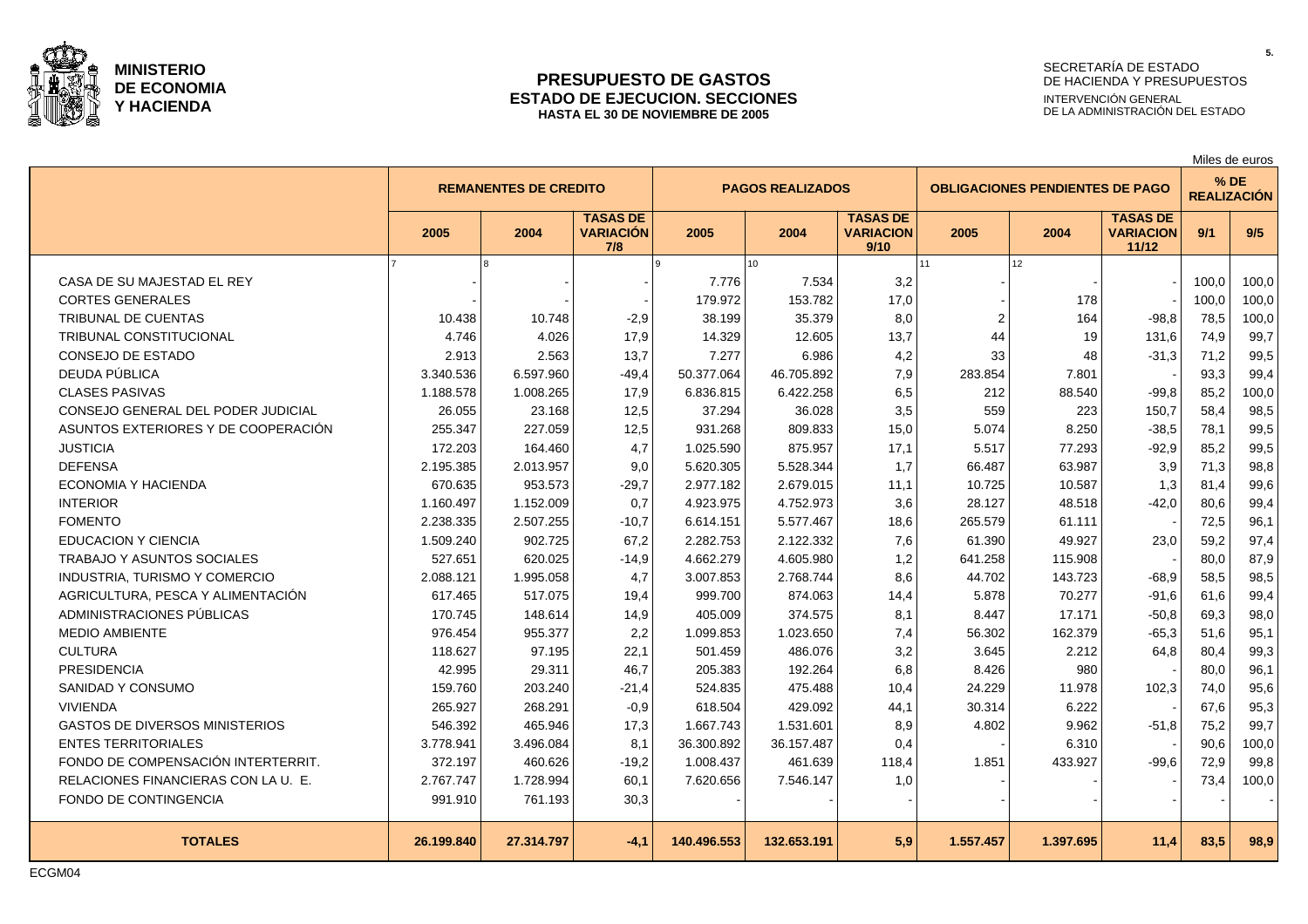

#### **PRESUPUESTO DE GASTOS ESTADO DE EJECUCIÓN. CAPÍTULOS HASTA EL 30 DE NOVIEMBRE DE 2005**

# SECRETARÍA DE ESTADO DE HACIENDA Y PRESUPUESTOS INTERVENCIÓN GENERAL DE LA ADMINISTRACIÓN DEL ESTADO

Miles de euros

|                                            | 2005                              |                    |                                      |                                   | 2004                              |             |                                     |                                   | % DE REALIZACIÓN |                     |           |            |                                    | <b>TASAS DE</b><br><b>VARIACIÓN</b> |          |
|--------------------------------------------|-----------------------------------|--------------------|--------------------------------------|-----------------------------------|-----------------------------------|-------------|-------------------------------------|-----------------------------------|------------------|---------------------|-----------|------------|------------------------------------|-------------------------------------|----------|
|                                            | <b>CREDITOS</b><br><b>TOTALES</b> | <b>COMPROMISOS</b> | <b>OBLIGAC.</b><br><b>RECONOCID.</b> | <b>PAGOS</b><br><b>REALIZADOS</b> | <b>CREDITOS</b><br><b>TOTALES</b> | COMPROMISOS | <b>OBLIGAC.</b><br><b>RECONOCID</b> | <b>PAGOS</b><br><b>REALIZADOS</b> | 3/1              | 4/3                 | 7/5       | 8/7        | 1/5                                | 3/7                                 | 4/8      |
|                                            |                                   |                    |                                      |                                   |                                   |             |                                     |                                   |                  |                     |           |            |                                    |                                     |          |
| 1. GASTOS DE PERSONAL                      | 20.701.985                        | 19.101.848         | 17.925.688                           | 17.923.937                        | 19.585.453                        | 18.088.624  | 16.980.854                          | 16.822.326                        |                  | 86,6 100,0          | 86,7 99,1 |            | 5,7                                | 5.6                                 | 6,5      |
| 2. GASTOS CORRIENTES EN BIENES Y SERVICIOS | 3.572.181                         | 2.897.807          | 2.326.223                            | 2.236.212                         | 3.462.634                         | 2.812.259   | 2.375.946                           | 2.310.981                         | 65,1             | 96,1                |           | 68.6 97.3  | 3,2                                | $-2,1$                              | $-3,2$   |
| 3. GASTOS FINANCIEROS                      | 19.598.228                        | 18.069.082         | 16.723.621                           | 16.705.047                        | 19.228.156                        | 17.186.633  | 16.160.573                          | 16.152.722                        | 85,3             | 99,9                |           | 84,0 100,0 | 1,9                                | 3,5                                 | 3,4      |
| 4. TRANSFERENCIAS CORRIENTES               | 64.012.964                        | 59.399.670         | 55.652.947                           | 54.945.856                        | 61.980.188                        | 58.369.772  | 54.767.509                          | 54.534.958                        | 86,9             | 98,7                |           | 88,4 99,6  | 3,3                                | 1,6                                 | 0,8      |
| <b>TOTAL OPERACIONES CORRIENTES</b>        | 107.885.358                       | 99.468.407         | 92.628.479                           | 91.811.052                        | 104.256.431                       | 96.457.288  | 90.284.882                          | 89.820.987                        | 85,9             | 99,1                |           | 86,6 99,5  | 3,5                                | 2.6                                 | 2,2      |
| 5. FONDO DE CONTINGENCIA                   | 991.910                           |                    |                                      |                                   | 761.193                           |             |                                     |                                   |                  |                     |           |            | 30,3                               |                                     | $\sim$ 1 |
| <b>TOTAL FONDO DE CONTINGENCIA</b>         | 991.910                           |                    |                                      |                                   | 761.193                           |             |                                     |                                   |                  |                     |           |            | 30,3                               |                                     | $\sim$   |
| <b>6. INVERSIONES REALES</b>               | 9.180.383                         | 7.786.662          | 5.566.007                            | 5.386.125                         | 7.807.882                         | 6.515.492   | 4.403.745                           | 4.257.858                         |                  |                     |           |            | 60,6 96,8 56,4 96,7 17,6 26,4 26,5 |                                     |          |
| 7. TRANSFERENCIAS DE CAPITAL               | 7.620.646                         | 6.076.839          | 5.442.075                            | 5.313.938                         | 7.680.265                         | 6.204.103   | 5.564.495                           | 5.026.328                         |                  | 71,4 97,6 72,5 90,3 |           |            | $-0,8$                             | $-2,2$                              | 5,7      |
| <b>TOTAL OPERACIONES DE CAPITAL</b>        | 16.801.029                        | 13.863.501         | 11.008.082                           | 10.700.063                        | 15.488.147                        | 12.719.595  | 9.968.240                           | 9.284.186                         |                  | 65,5 97,2 64,4 93,1 |           |            | 8,5                                | 10,4                                | 15,3     |
| <b>TOTAL OPERACIONES NO FINANCIERAS</b>    | 125.678.297                       | 113.331.908        | 103.636.561                          | 102.511.115                       | 120.505.771                       | 109.176.883 | 100.253.122                         | 99.105.173                        | 82,5             | 98,9                | 83,2      | 98,9       | 4,3                                | 3,4                                 | 3,4      |
| 8. ACTIVOS FINANCIEROS                     | 7.837.007                         | 4.850.882          | 4.184.509                            | 4.020.531                         | 6.540.978                         | 3.816.480   | 3.116.031                           | 2.866.285                         | 53,4             | 96.1                |           | 47,6 92,0  |                                    | 19,8 34,3 40,3                      |          |
| 9. PASIVOS FINANCIEROS                     | 34.738.546                        | 34.719.433         | 34.232.940                           | 33.964.907                        | 34.318.934                        | 34.294.207  | 30.681.733                          | 30.681.733                        | 98,5             | 99,2                |           | 89,4 100,0 | 1,2                                | $11,6$   10,7                       |          |
| <b>TOTAL OPERACIONES FINANCIERAS</b>       | 42.575.553                        | 39.570.315         | 38.417.449                           | 37.985.438                        | 40.859.912                        | 38.110.687  | 33.797.764                          | 33.548.018                        |                  | $90,2$ 98,9         |           | 82,7 99,3  | 4,2                                | 13,7   13,2                         |          |
| <b>TOTALES</b>                             | 168.253.850                       | 152.902.223        | 142.054.010                          | 140.496.553                       | 161.365.683                       | 147.287.570 | 134.050.886                         | 132.653.191                       | 84.4             | 98.9                | 83,1      | 99.0       | 4.3                                | 6.0 <sub>1</sub>                    | 5,9      |

**6.**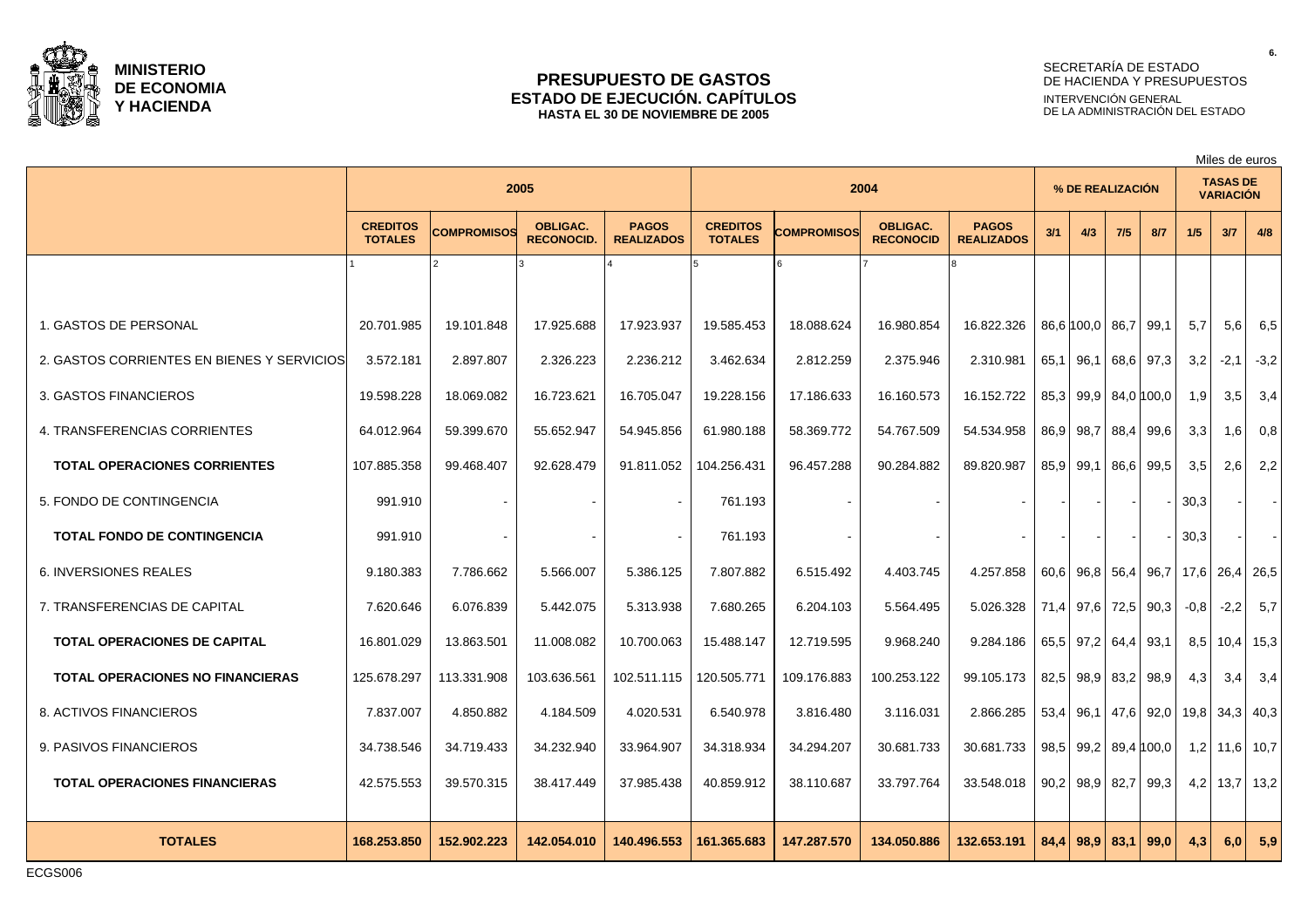

## **PRESUPUESTO DE GASTOS EJECUCIÓN CAPÍTULO 6: INVERSIONES REALES. SECCIONES HASTA EL 30 DE NOVIEMBRE DE 2005**

# SECRETARÍA DE ESTADO DE HACIENDA Y PRESUPUESTOS INTERVENCIÓN GENERAL DE LA ADMINISTRACIÓN DEL ESTADO

|                                       |                                   |                    |                                           |                                   |                                   |                    |                                           |                                   | Miles de euros |          |          |                  |          |          |                                     |             |         |
|---------------------------------------|-----------------------------------|--------------------|-------------------------------------------|-----------------------------------|-----------------------------------|--------------------|-------------------------------------------|-----------------------------------|----------------|----------|----------|------------------|----------|----------|-------------------------------------|-------------|---------|
|                                       |                                   |                    | 2005                                      |                                   |                                   | 2004               |                                           |                                   |                |          |          | % DE REALIZACIÓN |          |          | <b>TASAS DE</b><br><b>VARIACIÓN</b> |             |         |
|                                       | <b>CREDITOS</b><br><b>TOTALES</b> | <b>COMPROMISOS</b> | <b>OBLIGACIONES</b><br><b>RECONOCIDAS</b> | <b>PAGOS</b><br><b>REALIZADOS</b> | <b>CREDITOS</b><br><b>TOTALES</b> | <b>COMPROMISOS</b> | <b>OBLIGACIONES</b><br><b>RECONOCIDAS</b> | <b>PAGOS</b><br><b>REALIZADOS</b> | %<br>2/1       | %<br>3/1 | %<br>4/3 | $\%$<br>6/5      | %<br>7/5 | %<br>8/7 | 1/5                                 | 3/7         | 4/8     |
|                                       |                                   |                    |                                           |                                   |                                   |                    |                                           |                                   |                |          |          |                  |          |          |                                     |             |         |
| CASA DE SU MAJESTAD EL REY            |                                   |                    |                                           |                                   |                                   |                    |                                           |                                   |                |          |          |                  |          |          |                                     |             |         |
| <b>CORTES GENERALES</b>               | 7.927                             | 7.927              | 7.927                                     | 7.927                             |                                   |                    |                                           |                                   | 100,0          | 100,0    | 100,0    |                  |          |          |                                     |             |         |
| <b>TRIBUNAL DE CUENTAS</b>            | 1.724                             | 1.342              | 1.034                                     | 1.033                             | 1.606                             | 709                | 484                                       | 450                               | 77,8           | 60,0     | 99,9     | 44,1             | 30,1     | 93,0     | 7,3                                 | 113,6 129,6 |         |
| TRIBUNAL CONSTITUCIONAL               | 1.173                             | 1.105              | 433                                       | 431                               | 859                               | 671                | 657                                       | 657                               | 94,2           | 36,9     | 99,5     | 78,1             | 76,5     | 100,0    | 36.6                                | $-34,1$     | $-34,4$ |
| CONSEJO DE ESTADO                     | 360                               | 306                | 157                                       | 157                               | 331                               | 296                | 192                                       | 192                               | 85,0           | 43,6     | 100,0    | 89,4             | 58,0     | 100,0    | 8,8                                 | $-18.2$     | $-18,2$ |
| DEUDA PÚBLICA                         |                                   |                    |                                           |                                   |                                   |                    |                                           |                                   |                |          |          |                  |          |          |                                     |             |         |
| <b>CLASES PASIVAS</b>                 |                                   |                    |                                           |                                   |                                   |                    |                                           |                                   |                |          |          |                  |          |          |                                     |             |         |
| CONSEJO GENERAL DEL PODER JUDICIAL    | 5.750                             | 2.797              | 1.076                                     | 996                               | 4.690                             | 3.109              | 1.425                                     | 1.348                             | 48,6           | 18,7     | 92,6     | 66,3             | 30,4     | 94,6     | 22,6                                | -24,5       | $-26.1$ |
| ASUNTOS EXTERIORES Y DE COOPERACIÓN   | 41.571                            | 28.872             | 23.475                                    | 23.252                            | 61.942                            | 37.462             | 33.226                                    | 33.001                            | 69,5           | 56,5     | 99,1     | 60,5             | 53,6     | 99,3     | $-32,9$                             | $-29.3$     | $-29,5$ |
| <b>JUSTICIA</b>                       | 76.144                            | 67.226             | 39.228                                    | 38.628                            | 73.816                            | 66.579             | 41.011                                    | 40.493                            | 88,3           | 51,5     | 98,5     | 90,2             | 55,6     | 98,7     | 3,2                                 | $-4,3$      | $-4,6$  |
| <b>DEFENSA</b>                        | 2.135.753                         | 1.727.661          | 1.129.206                                 | 1.099.331                         | 2.073.958                         | 1.785.369          | 1.143.958                                 | 1.125.115                         | 80,9           | 52,9     | 97,4     | 86,1             | 55,2     | 98,4     | 3,0                                 | $-1,3$      | $-2,3$  |
| ECONOMIA Y HACIENDA                   | 67.777                            | 60.256             | 30.463                                    | 29.447                            | 65.406                            | 56.130             | 32.872                                    | 31.756                            | 88,9           | 44,9     | 96,7     | 85,8             | 50,3     | 96,6     | 3,6                                 | $-7,3$      | $-7,3$  |
| <b>INTERIOR</b>                       | 334.255                           | 272.088            | 147.296                                   | 143.808                           | 261.464                           | 230.066            | 133.337                                   | 107.363                           | 81.4           | 44,1     | 97,6     | 88.0             | 51.0     | 80,5     | 27.8                                | 10,5        | 33.9    |
| <b>FOMENTO</b>                        | 4.478.574                         | 4.038.779          | 3.212.924                                 | 3.131.444                         | 3.422.707                         | 2.845.116          | 2.195.274                                 | 2.148.989                         | 90,2           | 71,7     | 97,5     | 83,1             | 64,1     | 97,9     | 30,8                                | 46,4        | 45,7    |
| <b>EDUCACION Y CIENCIA</b>            | 42.156                            | 30.257             | 24.896                                    | 24.732                            | 24.939                            | 21.852             | 10.034                                    | 9.544                             | 71,8           | 59,1     | 99,3     | 87,6             | 40,2     | 95,1     | 69,0                                | 148,1       | 159,1   |
| TRABAJO Y ASUNTOS SOCIALES            | 20.242                            | 11.942             | 7.190                                     | 6.529                             | 15.094                            | 12.486             | 6.493                                     | 5.886                             | 59,0           | 35,5     | 90,8     | 82,7             | 43,0     | 90.7     | 34,1                                | 10,7        | 10,9    |
| <b>INDUSTRIA, TURISMO Y COMERCIO</b>  | 70.331                            | 56.805             | 24.286                                    | 23.774                            | 65.753                            | 47.171             | 25.532                                    | 24.661                            | 80,8           | 34,5     | 97,9     | 71,7             | 38,8     | 96,6     | 7,0                                 | $-4,9$      | $-3,6$  |
| AGRICULTURA, PESCA Y ALIMENTACIÓN     | 238.262                           | 211.765            | 88.002                                    | 84.298                            | 223.907                           | 189.203            | 95.770                                    | 87.677                            | 88,9           | 36,9     | 95,8     | 84,5             | 42,8     | 91,5     | 6,4                                 | $-8,1$      | $-3,9$  |
| ADMINISTRACIONES PÚBLICAS             | 32.711                            | 26.833             | 13.391                                    | 12.479                            | 31.286                            | 26.666             | 15.726                                    | 13.974                            | 82,0           | 40,9     | 93,2     | 85,2             | 50,3     | 88,9     | 4,6                                 | $-14.8$     | $-10,7$ |
| <b>MEDIO AMBIENTE</b>                 | 1.265.780                         | 1.097.325          | 731.790                                   | 681.106                           | 1.265.965                         | 1.035.896          | 571.820                                   | 539.226                           | 86,7           | 57,8     | 93,1     | 81,8             | 45,2     | 94,3     |                                     | 28,0        | 26,3    |
| <b>CULTURA</b>                        | 51.965                            | 39.420             | 20.519                                    | 19.356                            | 44.819                            | 39.931             | 24.411                                    | 23.528                            | 75,9           | 39,5     | 94,3     | 89,1             | 54,5     | 96,4     | 15,9                                | -15.9       | $-17,7$ |
| <b>PRESIDENCIA</b>                    | 10.596                            | 9.414              | 4.945                                     | 4.679                             | 7.445                             | 4.956              | 2.906                                     | 2.615                             | 88,8           | 46,7     | 94,6     | 66,6             | 39,0     | 90,0     | 42,3                                | 70,2        | 78,9    |
| SANIDAD Y CONSUMO                     | 11.929                            | 10.436             | 5.436                                     | 5.390                             | 12.477                            | 11.693             | 6.306                                     | 5.637                             | 87,5           | 45,6     | 99,2     | 93,7             | 50,5     | 89,4     | $-4,4$                              | -13.8       | $-4,4$  |
| <b>VIVIENDA</b>                       | 82.641                            | 44.034             | 26.947                                    | 26.657                            | 54.627                            | 44.872             | 26.696                                    | 25.189                            | 53,3           | 32,6     | 98,9     | 82,1             | 48,9     | 94,4     | 51,3                                | 0,9         | 5,8     |
| <b>GASTOS DE DIVERSOS MINISTERIOS</b> | 202.762                           | 40.072             | 25.386                                    | 20.671                            | 94.791                            | 55.259             | 35.615                                    | 30.557                            | 19,8           | 12,5     | 81,4     | 58,3             | 37,6     | 85,8     | 113,9                               | -28,7       | $-32,4$ |
| <b>ENTES TERRITORIALES</b>            |                                   |                    |                                           |                                   |                                   |                    |                                           |                                   |                |          |          |                  |          |          |                                     |             |         |
| FONDO DE COMPENSACIÓN INTERTERRIT.    |                                   |                    |                                           |                                   |                                   |                    |                                           |                                   |                |          |          |                  |          |          |                                     |             |         |
| RELACIONES FINANCIERAS CON LA U. E.   |                                   |                    |                                           |                                   |                                   |                    |                                           |                                   |                |          |          |                  |          |          |                                     |             |         |
| FONDO DE CONTINGENCIA                 |                                   |                    |                                           |                                   |                                   |                    |                                           |                                   |                |          |          |                  |          |          |                                     |             |         |
| <b>TOTALES</b>                        | 9.180.383                         | 7.786.662          | 5.566.007                                 | 5.386.125                         | 7.807.882                         | 6.515.492          | 4.403.745                                 | 4.257.858                         | 84,8           | 60,6     | 96,8     | 83,4             | 56,4     | 96,7     | 17,6                                | 26,4        | 26,5    |
|                                       |                                   |                    |                                           |                                   |                                   |                    |                                           |                                   |                |          |          |                  |          |          |                                     |             |         |

ECGM50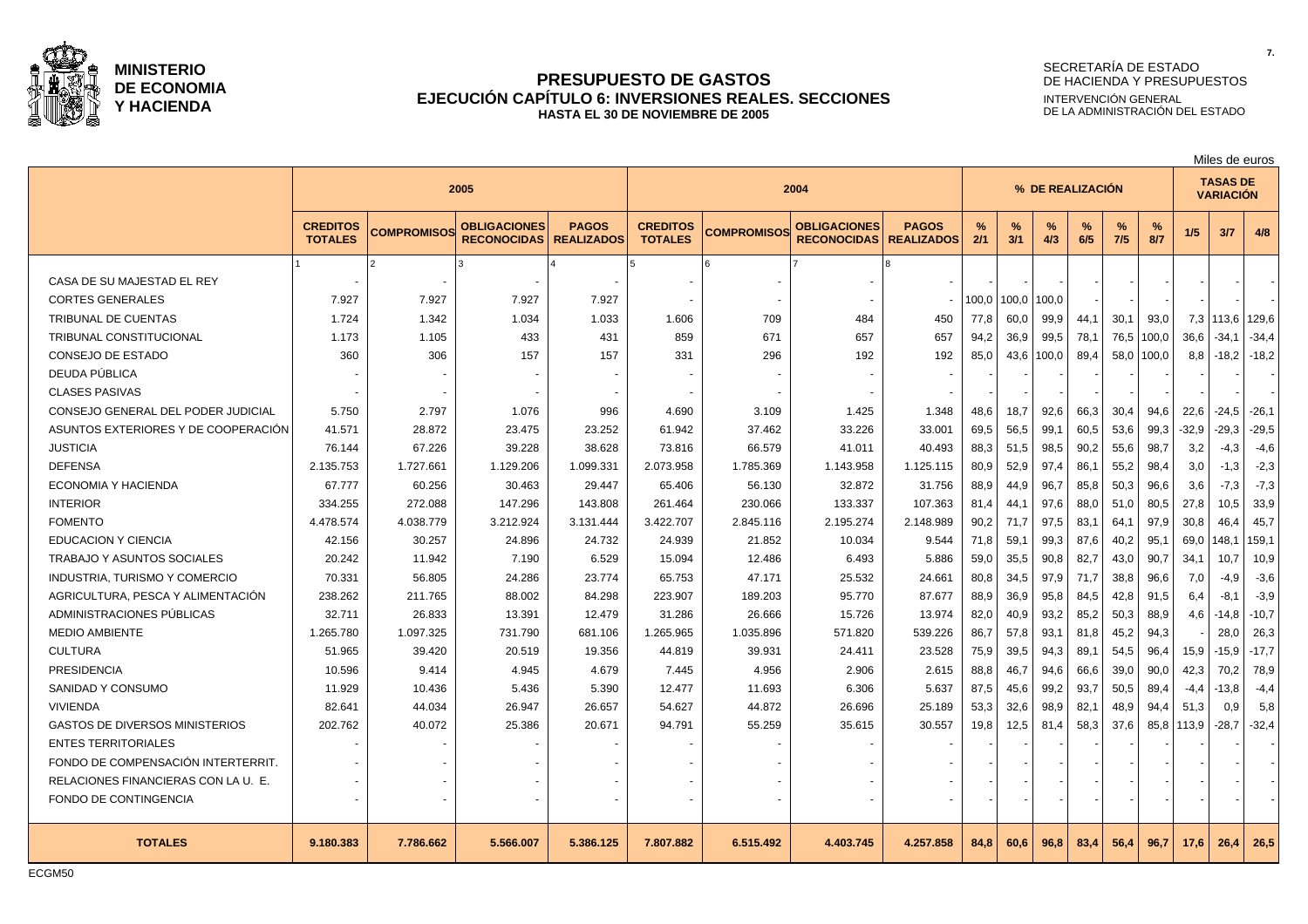

#### **PRESUPUESTO DE GASTOS GASTOS DE CARÁCTER PLURIANUAL. SECCIONES HASTA EL 30 DE NOVIEMBRE DE 2005**

# SECRETARÍA DE ESTADO DE HACIENDA Y PRESUPUESTOS INTERVENCIÓN GENERAL DE LA ADMINISTRACIÓN DEL ESTADO

|                                       |                    |                       | Miles de euros     |
|---------------------------------------|--------------------|-----------------------|--------------------|
|                                       | <b>RETENCIONES</b> | <b>AUTORIZACIONES</b> | <b>COMPROMISOS</b> |
|                                       |                    |                       |                    |
| CASA DE SU MAJESTAD EL REY            |                    |                       |                    |
| <b>CORTES GENERALES</b>               |                    |                       |                    |
| <b>TRIBUNAL DE CUENTAS</b>            | 154                | 154                   | 154                |
| <b>TRIBUNAL CONSTITUCIONAL</b>        |                    |                       |                    |
| CONSEJO DE ESTADO                     | 388                | 388                   | 388                |
| DEUDA PÚBLICA                         | 354.266.993        | 354.251.343           | 354.251.343        |
| <b>CLASES PASIVAS</b>                 |                    |                       |                    |
| CONSEJO GENERAL DEL PODER JUDICIAL    | 8.023              | 2.166                 | 2.166              |
| ASUNTOS EXTERIORES Y DE COOPERACIÓN   | 42.356             | 32.169                | 32.169             |
| <b>JUSTICIA</b>                       | 82.648             | 71.063                | 70.717             |
| <b>DEFENSA</b>                        | 21.596.771         | 12.849.302            | 12.847.886         |
| ECONOMÍA Y HACIENDA                   | 962.369            | 381.037               | 352.043            |
| <b>INTERIOR</b>                       | 895.067            | 444.353               | 302.546            |
| <b>FOMENTO</b>                        | 10.267.859         | 5.337.967             | 5.333.883          |
| EDUCACIÓN Y CIENCIA                   | 1.937.865          | 401.719               | 401.451            |
| <b>TRABAJO Y ASUNTOS SOCIALES</b>     | 72.811             | 60.347                | 50.367             |
| INDUSTRIA, TURISMO Y COMERCIO         | 6.236.829          | 4.290.061             | 3.752.644          |
| AGRICULTURA, PESCA Y ALIMENTACIÓN     | 448.643            | 372.512               | 342.587            |
| ADMINISTRACIONES PÚBLICAS             | 104.855            | 77.098                | 76.857             |
| <b>MEDIO AMBIENTE</b>                 | 1.940.395          | 1.377.493             | 1.198.687          |
| <b>CULTURA</b>                        | 30.342             | 21.632                | 17.060             |
| <b>PRESIDENCIA</b>                    | 12.687             | 6.018                 | 6.018              |
| SANIDAD Y CONSUMO                     | 14.883             | 8.649                 | 6.668              |
| <b>VIVIENDA</b>                       | 10.976.145         | 4.037.908             | 44.306             |
| <b>GASTOS DE DIVERSOS MINISTERIOS</b> | 59.787             | 23.582                | 23.360             |
| <b>ENTES TERRITORIALES</b>            |                    |                       |                    |
| FONDOS DE COMPENSACIÓN INTERTERRIT.   |                    |                       |                    |
| RELACIONES FINANCIERAS CON LA U. E.   |                    |                       |                    |
| FONDO DE CONTINGENCIA                 |                    |                       |                    |
|                                       | 409.957.870        | 384.046.961           | 379.113.300        |
|                                       |                    |                       |                    |

POST 02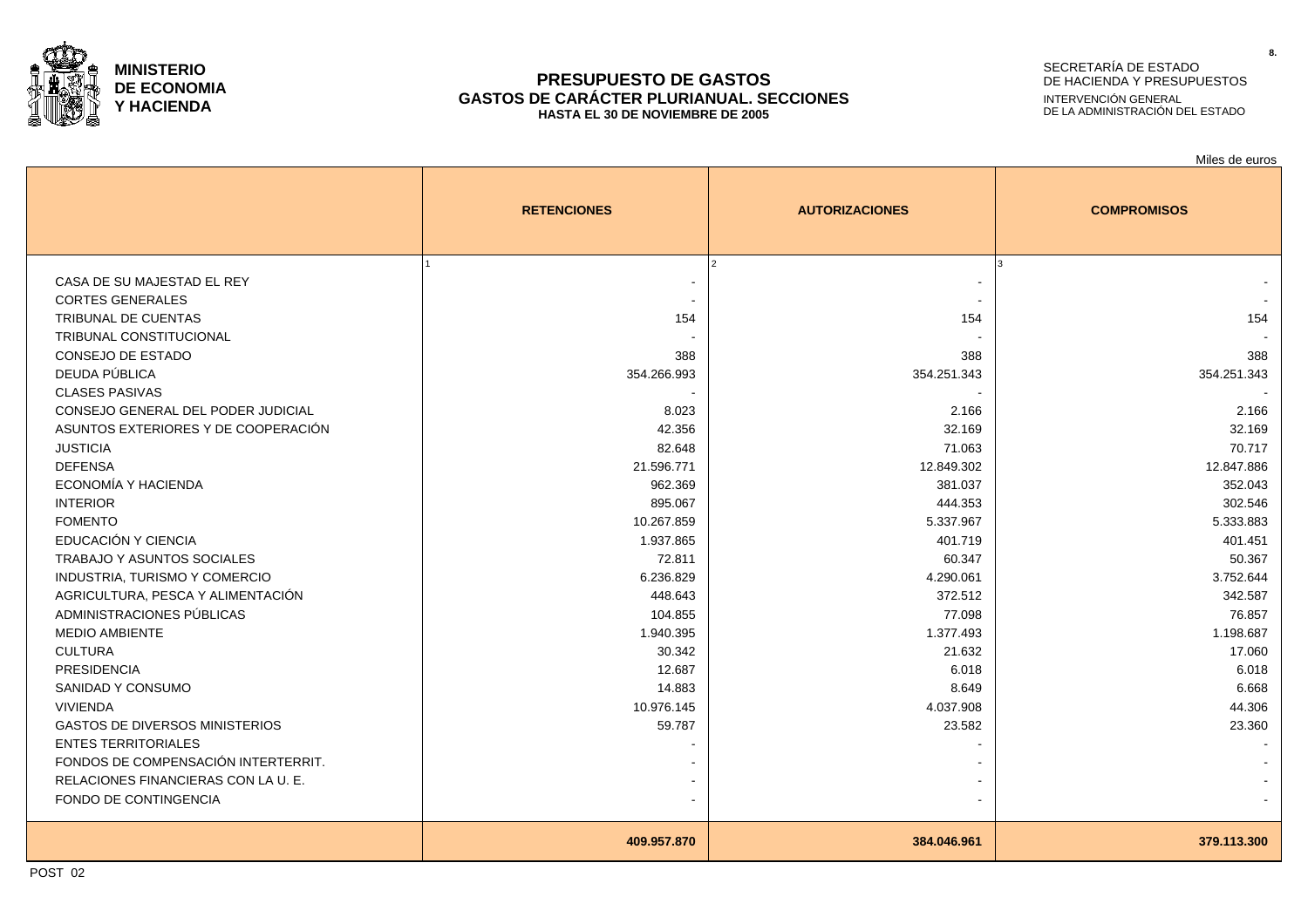

#### **PRESUPUESTO DE GASTOS GASTOS DE CARÁCTER PLURIANUAL. CAPITULOS HASTA EL 30 DE NOVIEMBRE DE 2005**

# SECRETARÍA DE ESTADO DE HACIENDA Y PRESUPUESTOS INTERVENCIÓN GENERAL DE LA ADMINISTRACIÓN DEL ESTADO

|                                            |                    |                       | Miles de euros     |
|--------------------------------------------|--------------------|-----------------------|--------------------|
|                                            | <b>RETENCIONES</b> | <b>AUTORIZACIONES</b> | <b>COMPROMISOS</b> |
| 1. GASTOS DE PERSONAL                      | 23.472             | 12.206                | 11.555             |
| 2. GASTOS CORRIENTES EN BIENES Y SERVICIOS | 1.839.449          | 1.185.087             | 1.003.291          |
| 3. GASTOS FINANCIEROS                      | 99.504.952         | 99.489.302            | 99.489.302         |
| 4. TRANSFERENCIAS CORRIENTES               | 415.166            | 37.520                | 35.083             |
| <b>TOTAL OPERACIONES CORRIENTES</b>        | 101.783.039        | 100.724.115           | 100.539.231        |
| 5. FONDO DE CONTINGENCIA                   |                    | $\blacksquare$        | $\blacksquare$     |
| TOTAL FONDO DE CONTINGENCIA                |                    |                       |                    |
| 6. INVERSIONES REALES                      | 33.425.119         | 19.385.830            | 19.161.595         |
| 7. TRANSFERNCIAS DE CAPITAL                | 14.382.912         | 6.155.059             | 2.042.421          |
| TOTAL OPERACIONES DE CAPITAL               | 47.808.031         | 25.540.889            | 21.204.016         |
| <b>TOTAL OPERACIONES NO FINANCIERAS</b>    | 149.591.070        | 126.265.004           | 121.743.247        |
| 8. ACTIVOS FINANCIEROS                     | 5.604.736          | 3.019.893             | 2.607.989          |
| 9. PASIVOS FINANCIEROS                     | 254.762.064        | 254.762.064           | 254.762.064        |
| <b>TOTAL OPERACIONES FINANCIERAS</b>       | 260.366.800        | 257.781.957           | 257.370.053        |
|                                            |                    |                       |                    |
|                                            | 409.957.870        | 384.046.961           | 379.113.300        |